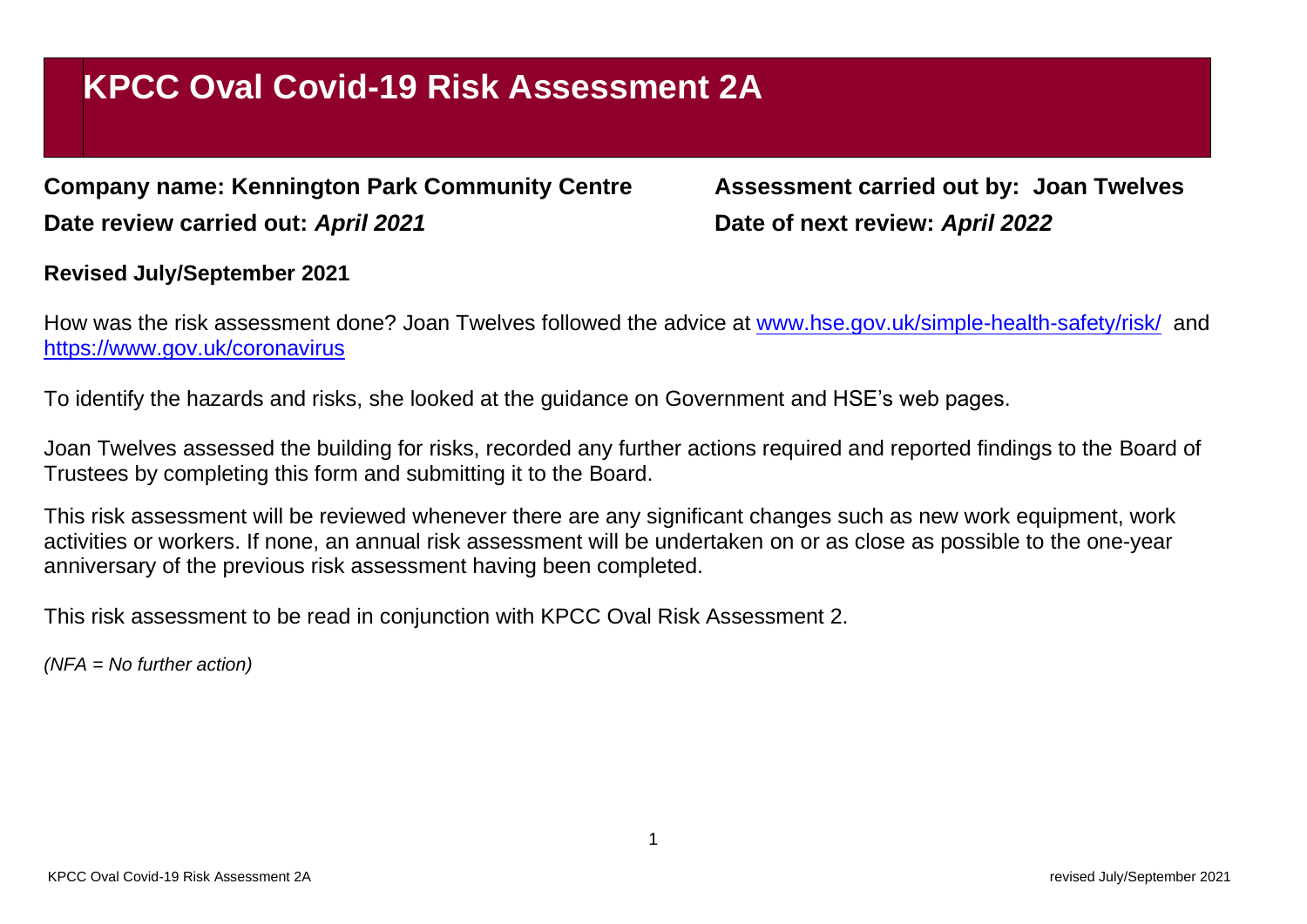| What are the hazards?                                                                            | Who might<br>be harmed<br>and how? | <b>Controls</b>                                                                                                                                                                                                                                                                                                                                                                                                               | What further action<br>do<br>need<br>to:<br><b>you</b><br>consider to control<br>the risks?                           | Who needs<br>to carry out<br>the action? | When is the<br>action<br>needed by? |
|--------------------------------------------------------------------------------------------------|------------------------------------|-------------------------------------------------------------------------------------------------------------------------------------------------------------------------------------------------------------------------------------------------------------------------------------------------------------------------------------------------------------------------------------------------------------------------------|-----------------------------------------------------------------------------------------------------------------------|------------------------------------------|-------------------------------------|
| 1. Getting or spreading<br>Covid-19                                                              | Everyone                           | All hirers to be asked to comply with<br>the Centre's Additional Health and<br>Safety Requirements as part of<br>Conditions of Hire.<br>Bookings only to be accepted in line<br>with Government's guidelines and the<br>policy of the Board of Trustees at any<br>time.<br>All hirers to provide a risk assessment<br>in advance (see Appendix).<br>KPCC to carry out its own risk<br>assessment in advance of any<br>bookina | <b>Contact Public Health</b><br>ambeth if in doubt of how<br>to interpret the Guidelines or<br>need additional advice | <b>KPCC</b>                              |                                     |
| 2. Getting or spreading<br>coronavirus by not washing<br>hands or not washing them<br>adequately | Everyone                           | Water, soap and drying facilities<br>provided in toilets and kitchen.<br>Outside sink.<br>Signs on how to wash hands<br>properly<br>Hand sanitiser stations provided<br>Require all hirers and users to comply<br>with hand washing requirements as part<br>of Conditions of Hire.                                                                                                                                            | Check and maintain<br>supplies                                                                                        | <b>KPCC</b>                              |                                     |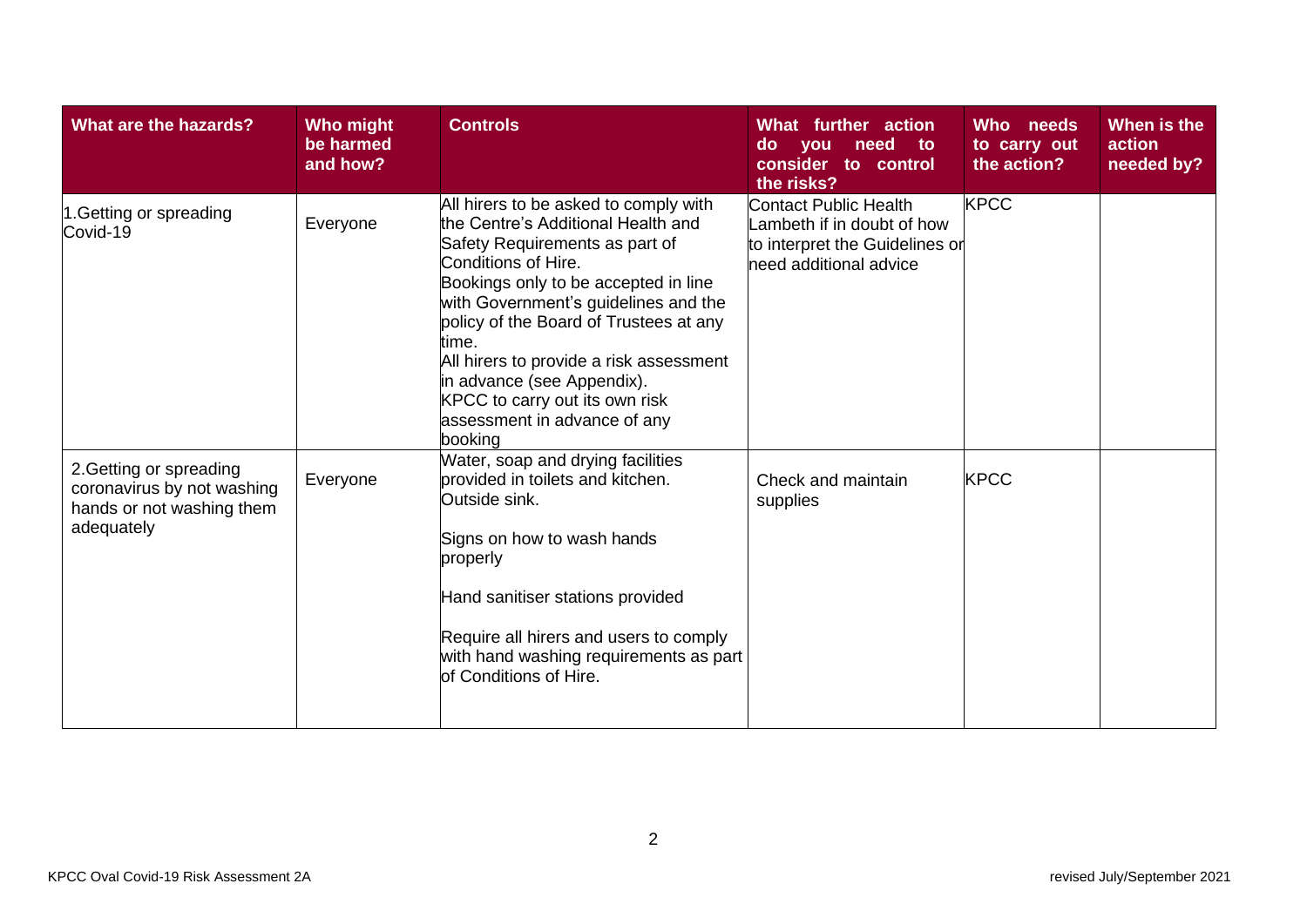| <b>What are</b><br>the<br>hazards?                                                                                                                       | Who might be<br>harmed and how? | <b>Controls</b>                                                                                                                                                                                                                                                                                                                                                                                                                                                                                                                                                                                                                                                                                                                                                                                                                                                                                                                                                                                                                                                                                                                                      | <b>What</b><br>further<br>action<br>$\mathsf{do}$<br><b>you</b><br>need to consider<br>control<br>the<br>$\mathsf{to}$<br>risks?                         | <b>Who needs</b><br>to carry out<br>the action? | When is the<br>action<br>needed by? |
|----------------------------------------------------------------------------------------------------------------------------------------------------------|---------------------------------|------------------------------------------------------------------------------------------------------------------------------------------------------------------------------------------------------------------------------------------------------------------------------------------------------------------------------------------------------------------------------------------------------------------------------------------------------------------------------------------------------------------------------------------------------------------------------------------------------------------------------------------------------------------------------------------------------------------------------------------------------------------------------------------------------------------------------------------------------------------------------------------------------------------------------------------------------------------------------------------------------------------------------------------------------------------------------------------------------------------------------------------------------|----------------------------------------------------------------------------------------------------------------------------------------------------------|-------------------------------------------------|-------------------------------------|
| 3. Getting or<br>spreading<br>coronavirus in<br>common use<br>high traffic<br>areas such<br>as, corridors,<br>toilet facilities,<br>entry/exit<br>points | Everyone                        | Identify, monitor and supervise:<br>areas where there are pinch points<br>$\bullet$<br>meaning people can't meet the social<br>distancing rules, eg narrow corridors,<br>doorways<br>areas and equipment where people will<br>touch the same surfaces, such as in<br>kitchens, eg kettles,<br>areas and surfaces that are often<br>touched but hard to clean<br>the number of people in rooms so that social<br>$\bullet$<br>distancing rules can be met - capacity of<br>Main Hall reduced to 20 maximum<br>the flow of people moving around the<br>building to allow social distancing<br>leave doors open to reduce the amount of<br>$\bullet$<br>contact with doors and improve ventilation<br>signs to remind people to wash and sanitise<br>hands and not touch faces<br>cleaning regimes to make sure high traffic<br>communal areas are kept clean<br>Close off small meeting room<br>One-way systems in and out of gates and around<br>building<br>One person only in toilets<br>Require all hirers and users to comply with social<br>distancing, queue management, capacity and space<br>usage requirements as part of Conditions of Hire | Signage re<br>ventilation in Main<br><b>Hall and Community</b><br>Room - keep fire<br>exit doors open -<br>and then remember<br>to close when<br>leaving | <b>KPCC</b>                                     |                                     |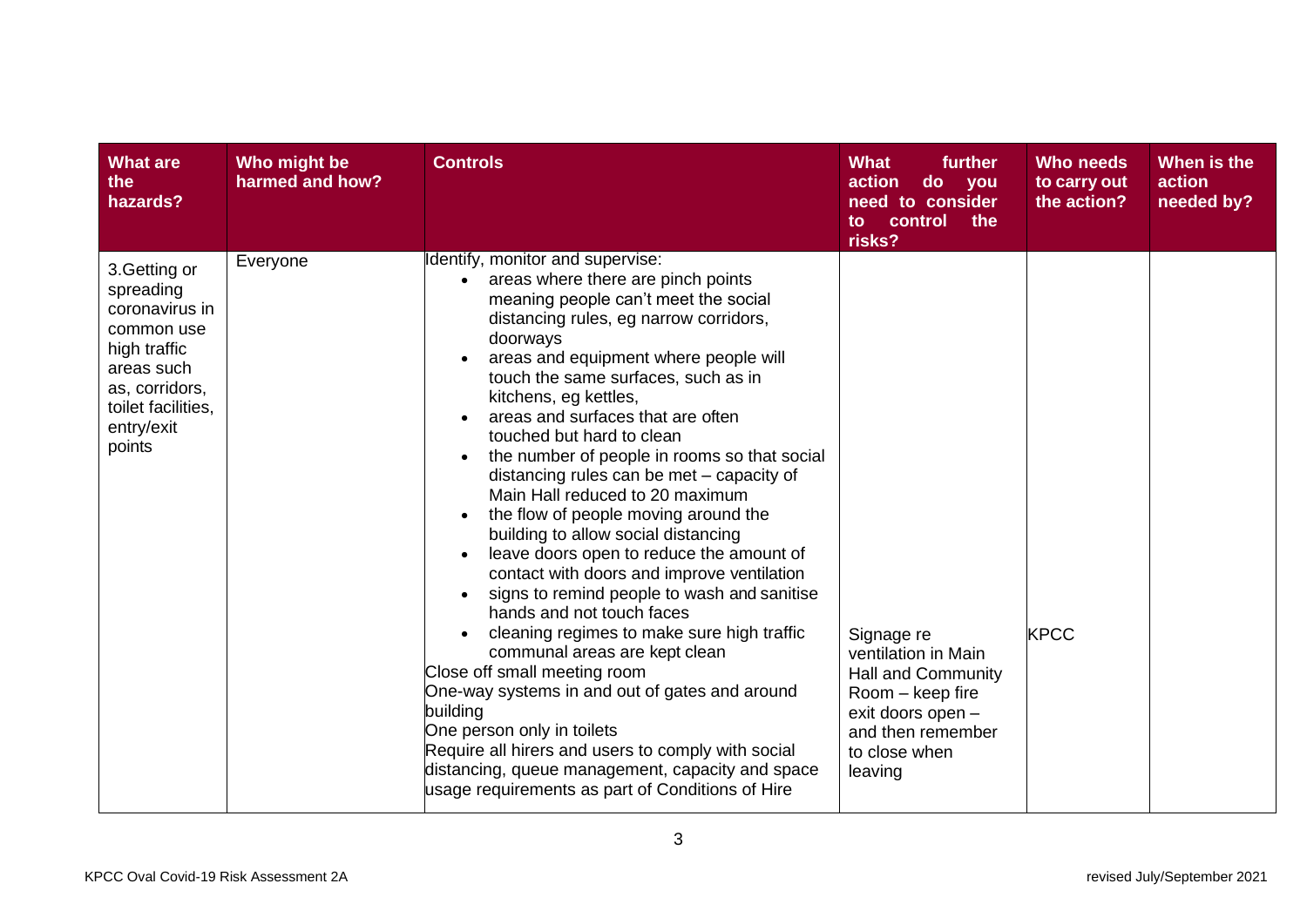| <b>What are</b><br>the<br>hazards?                                                                               | Who might be<br>harmed and how? | <b>Controls</b>                                                                                                                                                                                                                                                                                                                                                                                                              | What further action do<br>you need to consider to<br>control the risks?                                                      | <b>Who</b><br>needs to<br>carry out<br>the<br>action? | When is the<br>action<br>needed by? |
|------------------------------------------------------------------------------------------------------------------|---------------------------------|------------------------------------------------------------------------------------------------------------------------------------------------------------------------------------------------------------------------------------------------------------------------------------------------------------------------------------------------------------------------------------------------------------------------------|------------------------------------------------------------------------------------------------------------------------------|-------------------------------------------------------|-------------------------------------|
| 4. Getting or<br>spreading<br>coronavirus<br>by not<br>cleaning<br>surfaces,<br>equipment<br>and<br>workstations | Everyone                        | Identify, monitor and supervise:<br>surfaces that are frequently touched<br>$\bullet$<br>by many people (eg. door handles,<br>shared equipment, etc<br>where you can reduce the contact<br>$\bullet$<br>of people with surfaces, eg by<br>leaving open doors<br>what cleaning products are<br>$\bullet$<br>needed (eg surface wipes,<br>detergents and water etc) and<br>where they should be used.                          | Cleaning rota to be<br>coordinated with bookings<br>Additional cleaner to be<br>employed between hirers<br>where appropriate |                                                       |                                     |
|                                                                                                                  |                                 | Specify frequency and level of cleaning<br>Keep surfaces clear to make it easier to<br>clean and reduce the likelihood of<br>contaminating objects<br>Empty bins more often<br>Require all hirers to clean after use and<br>before departure, including wiping down all<br>chairs and tables used<br>Put in place arrangements for a deep clean<br>lif someone reports a positive Covid-19 test<br>Ozone generators in place | Hirers to be responsible for<br>wiping surfaces, chairs,<br>tables, before and after<br>use                                  |                                                       |                                     |

 $\mathcal{L}^{\text{max}}_{\text{max}}$  , where  $\mathcal{L}^{\text{max}}_{\text{max}}$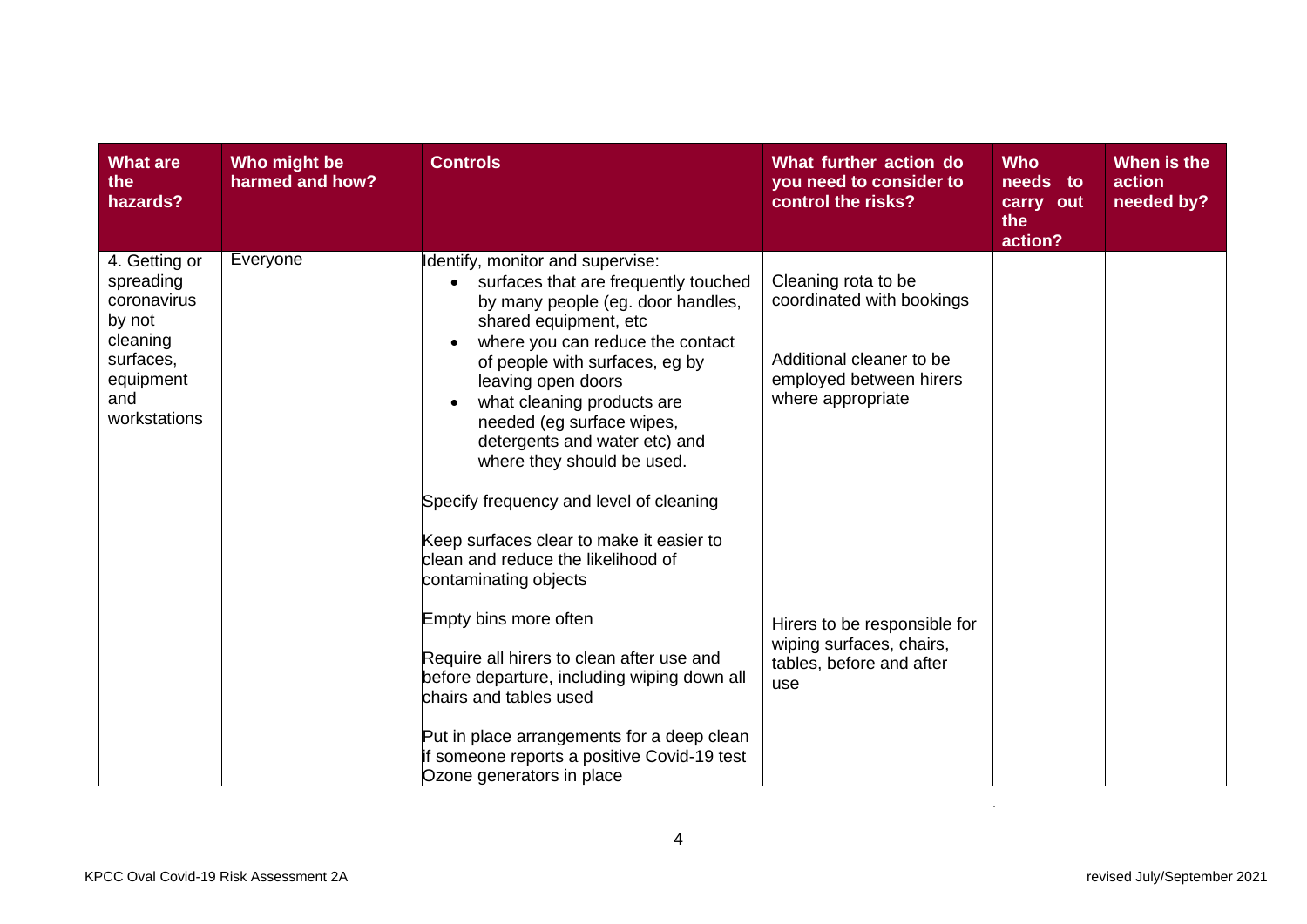| What are the<br>hazards?                                                   | Who might<br>be harmed<br>and how? | <b>Controls</b>                                                                                                                                                                                                                                                                                                                                                                                                                                                                                                 | What further action<br>do you need to<br>consider to control<br>the risks?                                                                        | <b>Who</b><br>needs<br>to<br>carry<br>out<br>the<br>action? | When is the<br>action<br>needed by? |
|----------------------------------------------------------------------------|------------------------------------|-----------------------------------------------------------------------------------------------------------------------------------------------------------------------------------------------------------------------------------------------------------------------------------------------------------------------------------------------------------------------------------------------------------------------------------------------------------------------------------------------------------------|---------------------------------------------------------------------------------------------------------------------------------------------------|-------------------------------------------------------------|-------------------------------------|
| 5. Contracting or<br>spreading the<br>virus by not<br>social<br>distancing |                                    | Provide appropriate signage<br>Encourage hirers and users to exercise and<br>monitor social distancing at all times<br>Limit capacity in Main Hall and Community Room.<br>Do not hire out small meeting room.<br>Only permit one group to use the Centre at a time<br>Encourage all staff, contractors and users to wear<br>face coverings at all times in the Centre, unless<br>covered by a 'reasonable excuse'                                                                                               |                                                                                                                                                   |                                                             |                                     |
| 6. Community<br>transmission of<br>virus                                   | Everyone                           | All hirers must pre-register attendees and either<br>provide KPCC with a list of all those who attended<br>(including a contact phone number) within 24<br>hours (in advance if possible), or confirm in writing<br>that the hirer has kept a record.<br>NHS Track & Trace QR codes to be prominently<br>displayed<br>Bookings to only be accepted from groups or<br>individuals who meet the conditions of the<br>government guidance at any one time and whose<br>attendees are not from the most vulnerable. | Data to be stored in a<br>cloud vault and deleted<br>after 21 days of end of<br>hiring period in<br>compliance with GDPR<br>Ensure latest version | <b>KPCC</b><br><b>KPCC</b>                                  |                                     |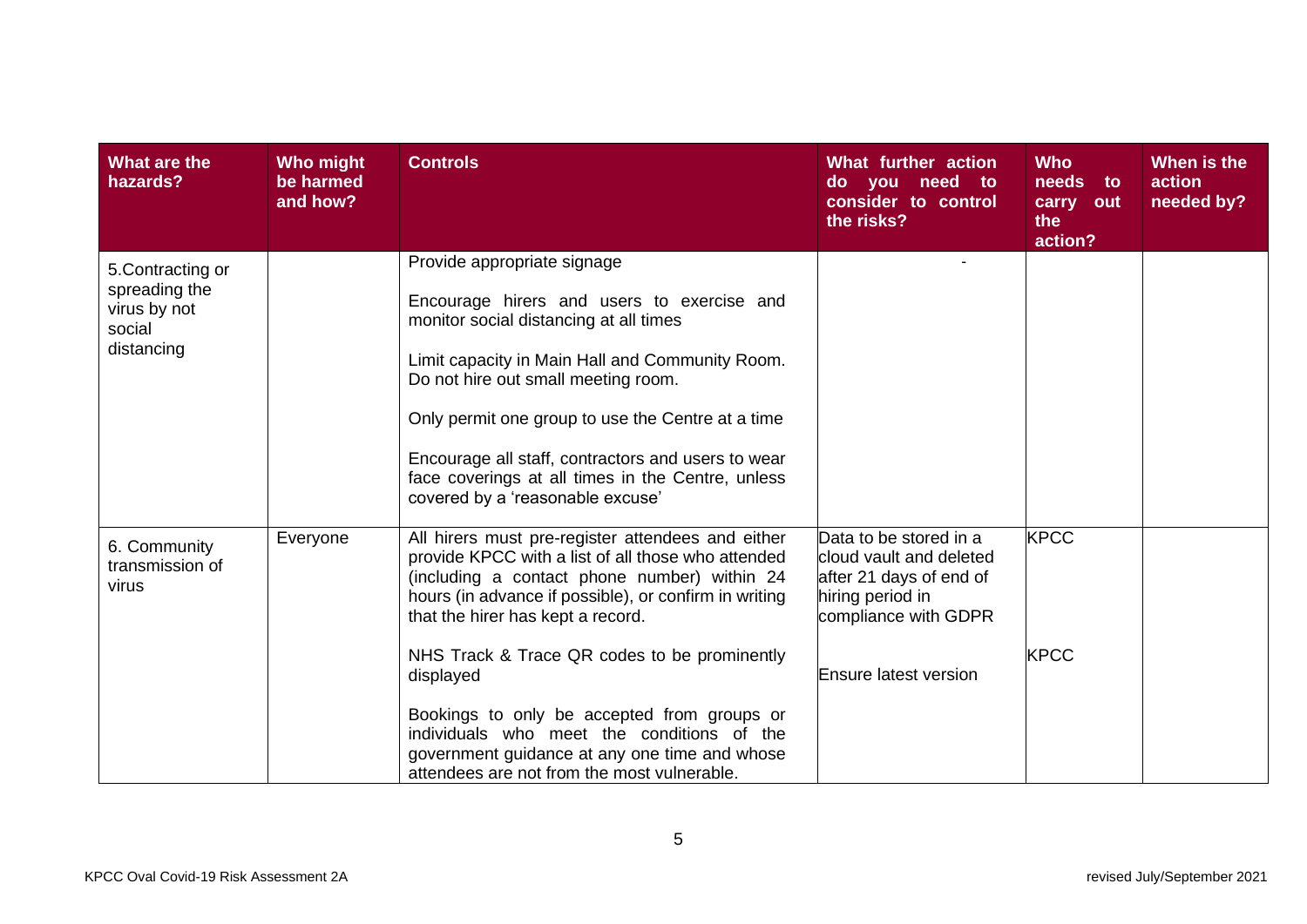| What are the<br>hazards?                                                  | <b>Who</b><br>might be<br>harmed<br>and how? | <b>Controls</b>                                                                                                                                                                                                                                                                                                                                                                                                                                                                                                                 | What further action do you<br>need to consider to control<br>the risks?                                                                     | <b>Who</b><br>needs<br>to<br>carry<br>out<br>the<br>action? | When is<br>the action<br>needed<br>by? |
|---------------------------------------------------------------------------|----------------------------------------------|---------------------------------------------------------------------------------------------------------------------------------------------------------------------------------------------------------------------------------------------------------------------------------------------------------------------------------------------------------------------------------------------------------------------------------------------------------------------------------------------------------------------------------|---------------------------------------------------------------------------------------------------------------------------------------------|-------------------------------------------------------------|----------------------------------------|
| 7. Poor<br>ventilation<br>leading to risks of<br>coronavirus<br>spreading |                                              | eave windows and doors open when occupied,<br>including exit doors in Main Hall and Community<br>Room                                                                                                                                                                                                                                                                                                                                                                                                                           | Signage re ventilation in<br>Main Hall and Community<br>Room - keep fire exit<br>doors open - and then<br>remember to close when<br>leaving | <b>KPCC</b>                                                 |                                        |
| 8. Symptoms of<br>Covid-19                                                |                                              | If anyone becomes unwell with a new cough or high<br>temp, they will be asked to leave building, to get a<br>test and follow social isolation guidelines. If advised<br>that they or a member of the public has tested<br>positive for Covid-19 and was recently on our<br>premises KPCC will contact Public Health Lambeth to<br>discuss the case and identify people who have been<br>in contact.<br>In the event of a venue alert to follow the NHS Test<br>and Trace guidelines<br>Where appropriate, deep clean the centre |                                                                                                                                             |                                                             |                                        |